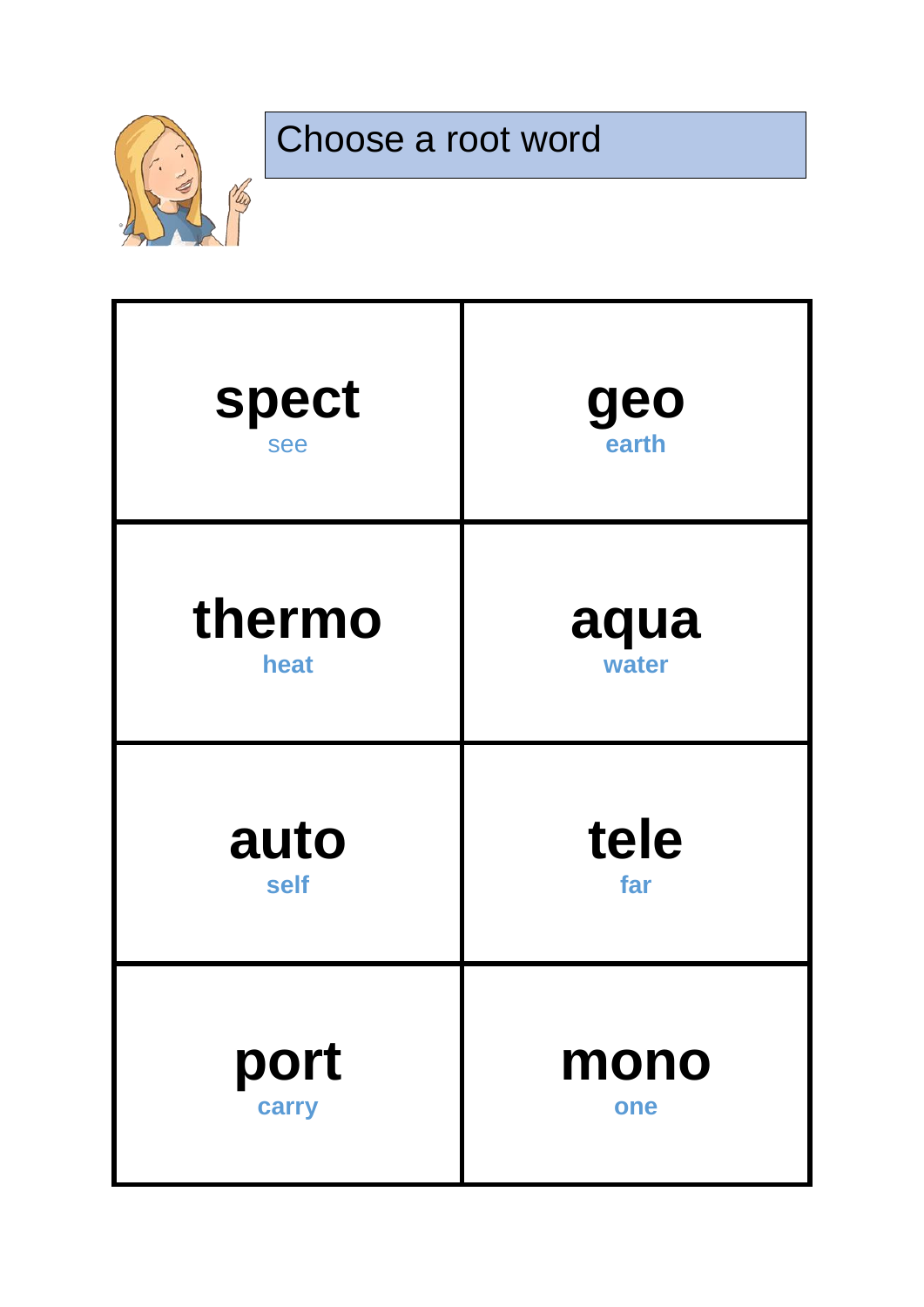

### Create your superhero

Your superhero's name must contain the root word.

Your superhero's power must be something to do with your root word.

| This is                 |       |
|-------------------------|-------|
|                         |       |
|                         |       |
|                         |       |
|                         |       |
|                         |       |
|                         |       |
|                         |       |
|                         |       |
|                         |       |
|                         | means |
| so his superpower is __ |       |
|                         |       |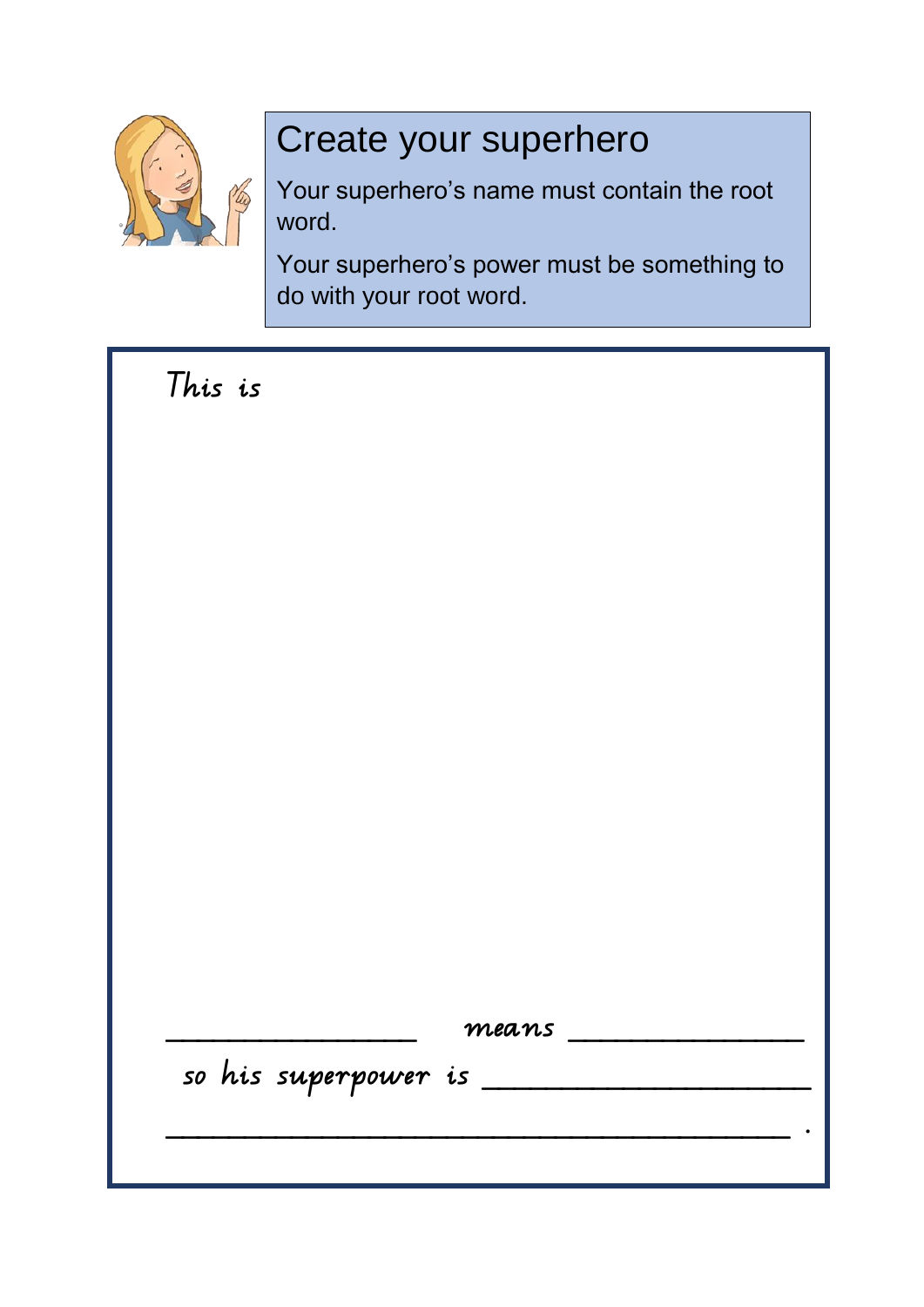

### Choose at least three words that have your root morpheme in them.

| geo                                                                  | thermo                                                               |
|----------------------------------------------------------------------|----------------------------------------------------------------------|
| geology<br>geologist<br>geography<br>geothermal<br>geocentric        | thermos<br>thermometer<br>thermostat<br>thermograph<br>thermonuclear |
| <b>spect</b>                                                         | auto                                                                 |
| retrospect<br>spectacles<br>inspection<br>circumspect<br>spectacular | automobile<br>autograph<br>autocrat<br>autobiography<br>autopilot    |
| aqua                                                                 | mono                                                                 |
| aquarium<br>aquatic<br>aquaplane<br>aquaduct<br>aquaponic            | monarch<br>monologue<br>monorail<br>monotone<br>monopoly             |
| port                                                                 | tele                                                                 |
| porter<br>portable<br>portfolio<br>portal<br>transport               | telephone<br>telethon<br>televise<br>telescope<br>telemetry          |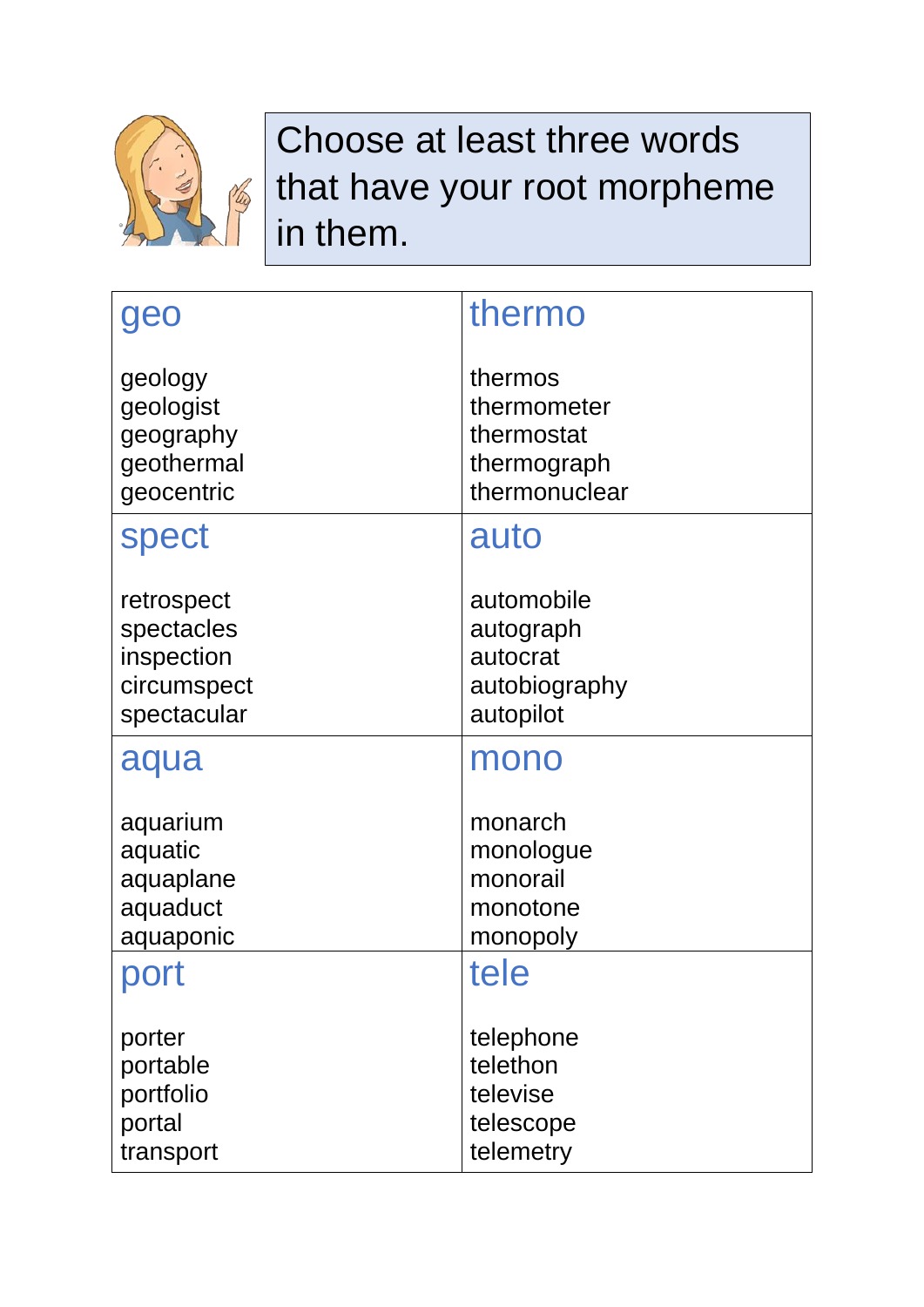

### Create a word wall.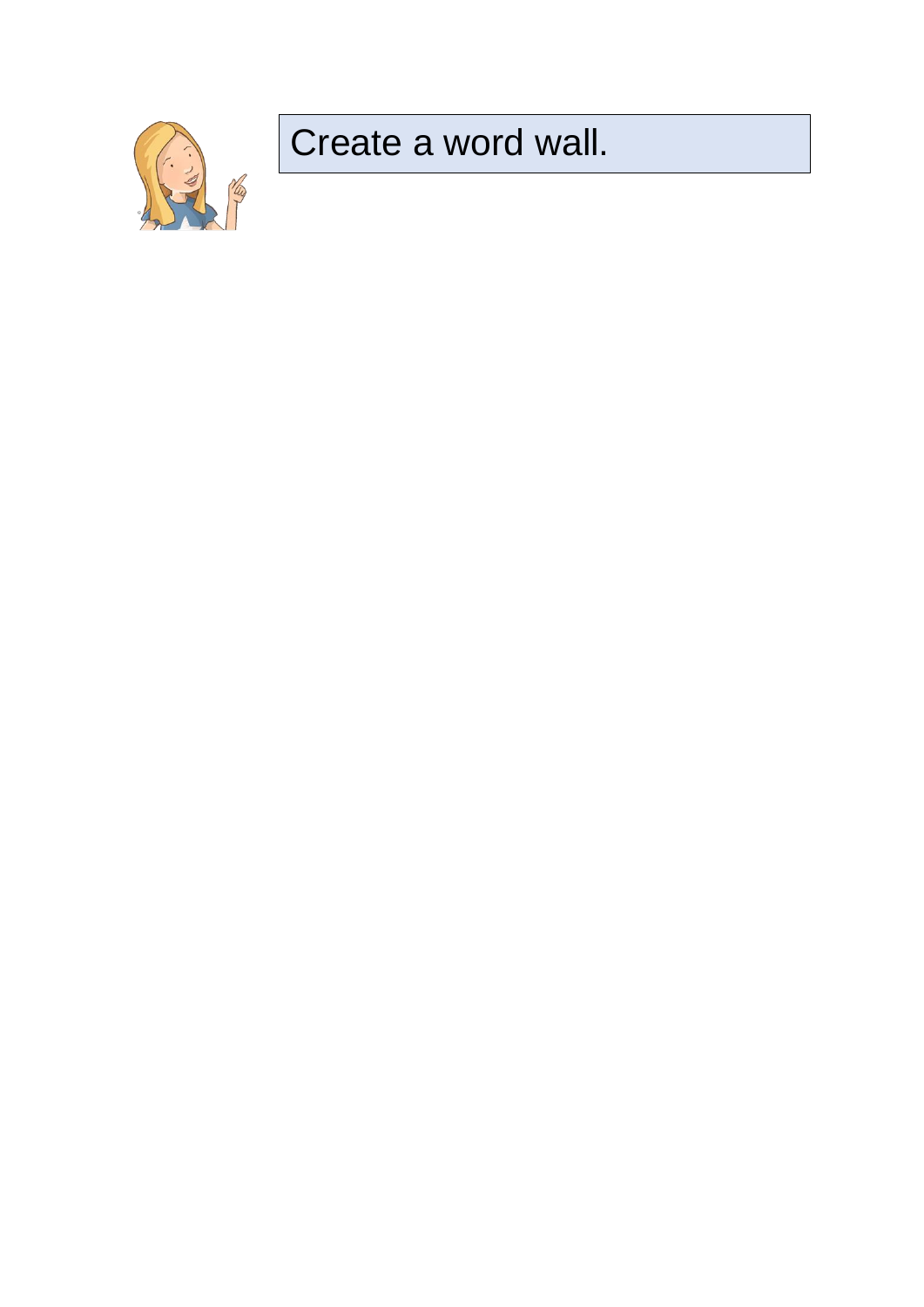

## Use the glossary to make meaning of your words.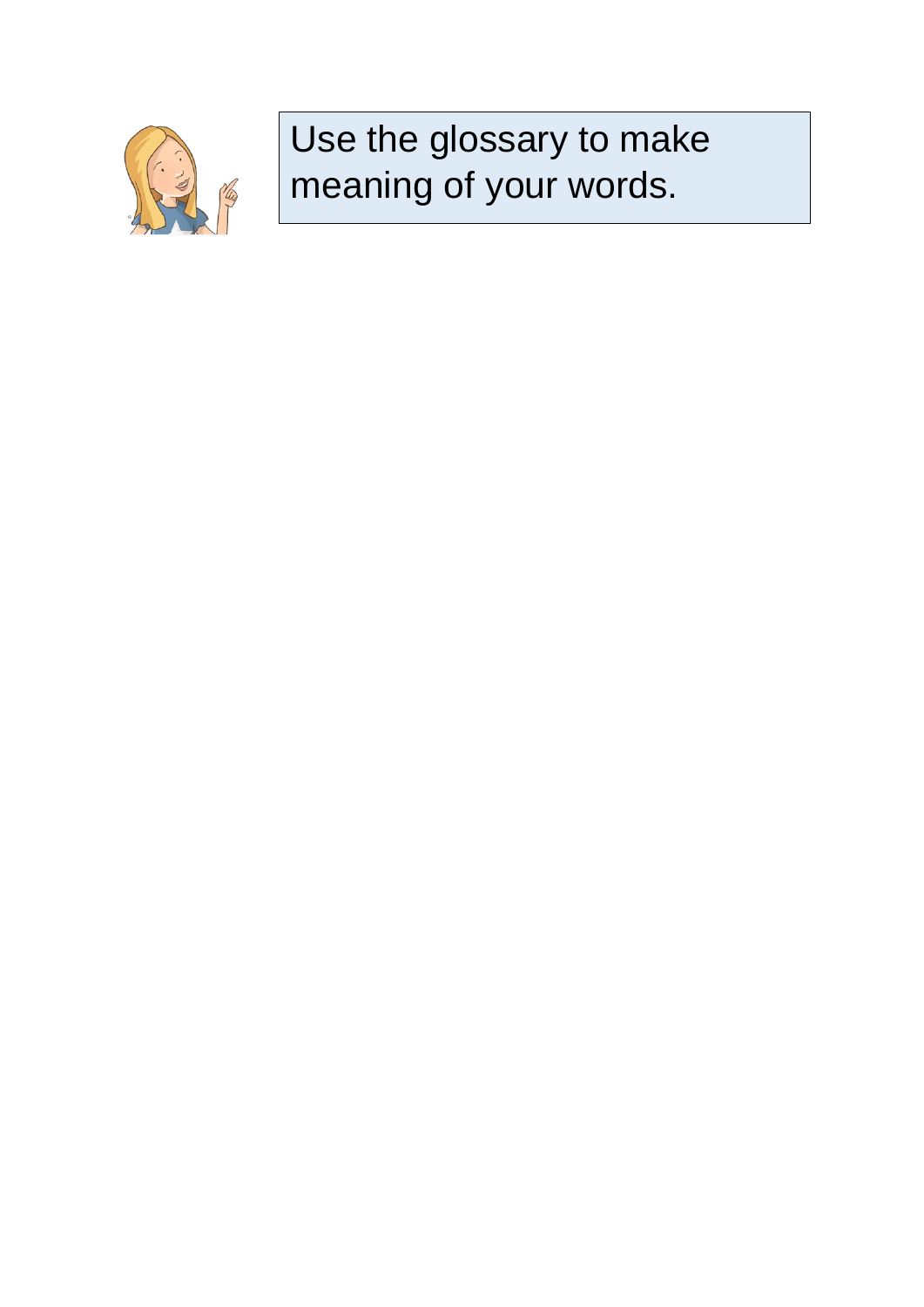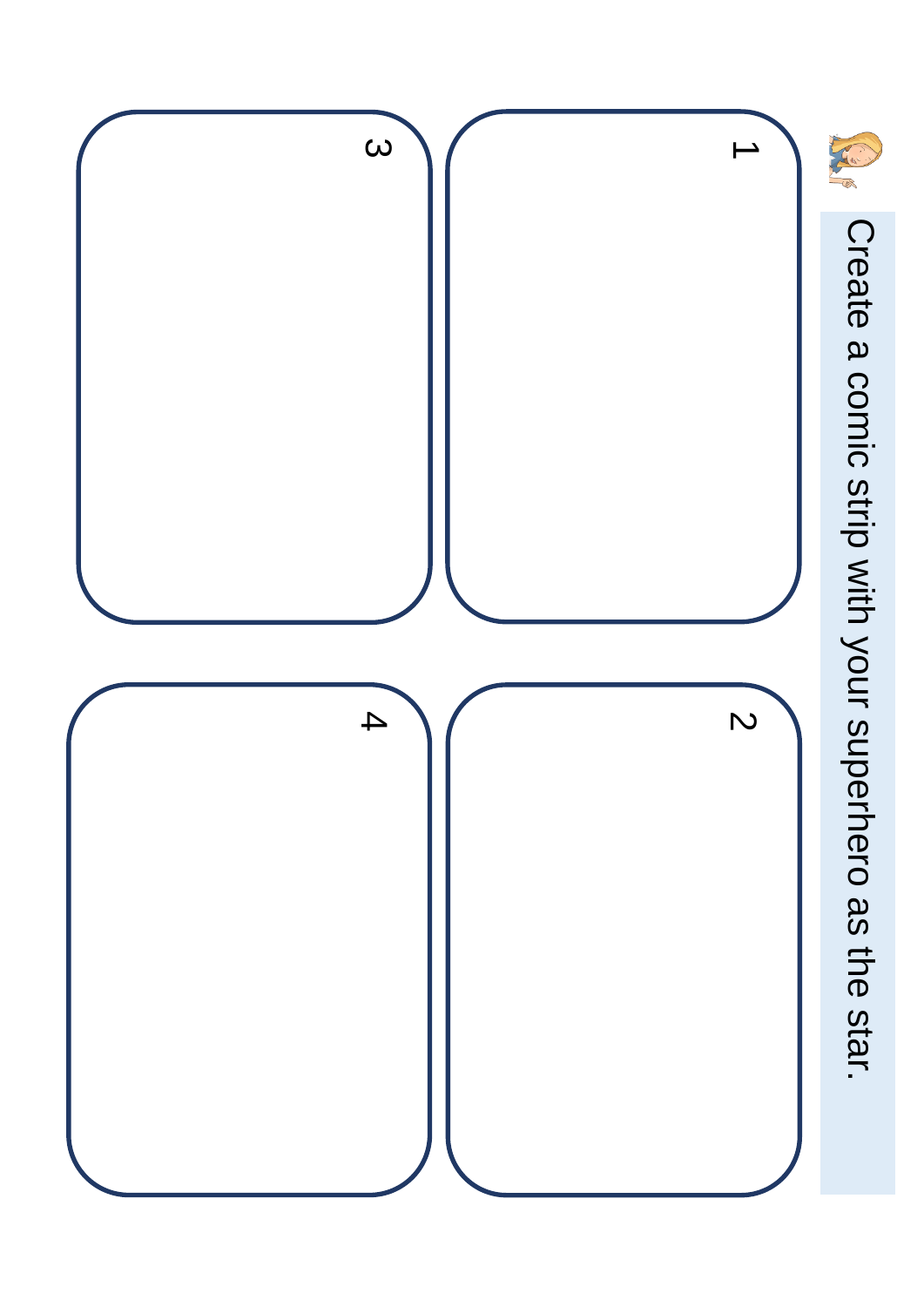